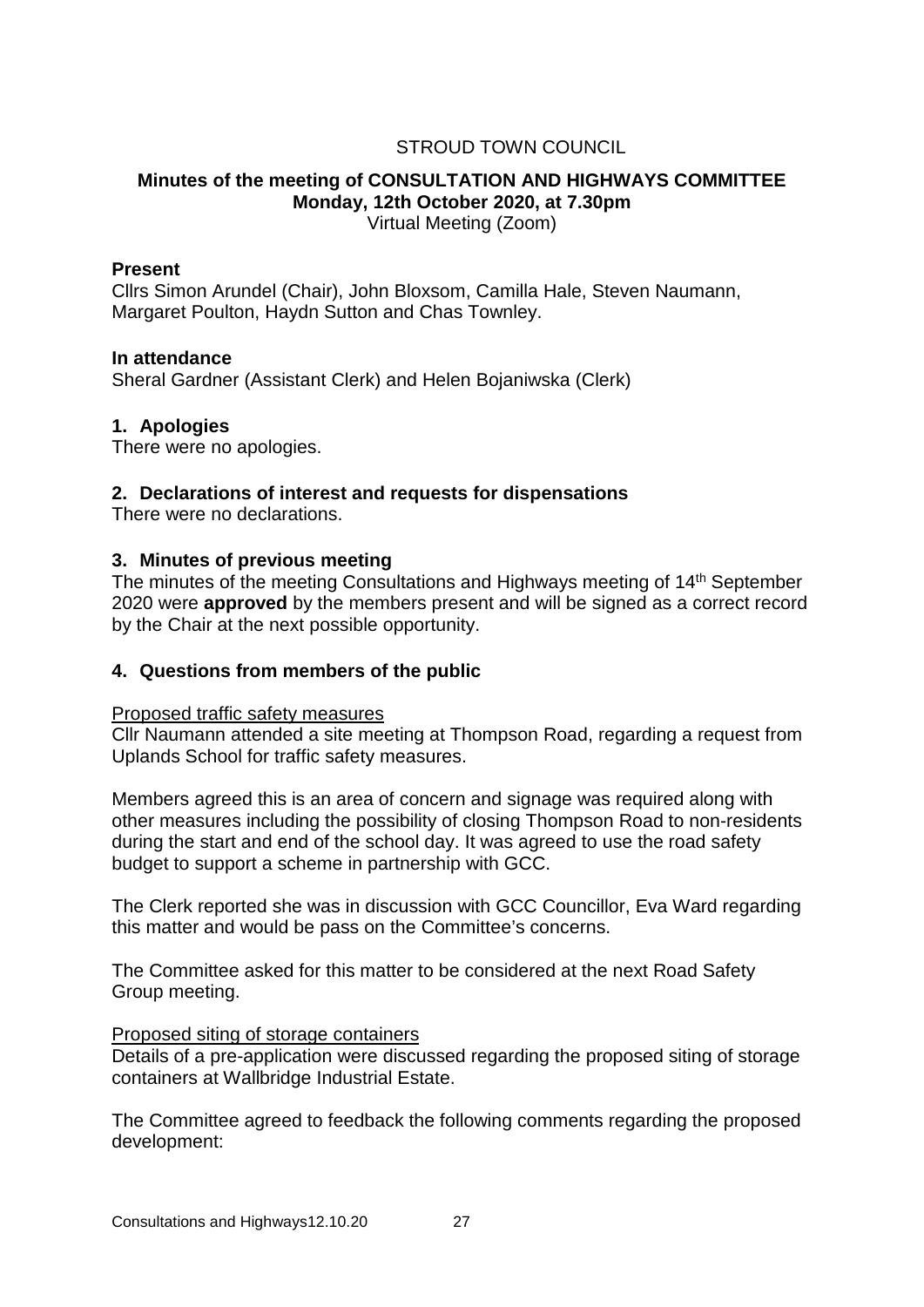- This could lead to intensification of the road, which is a footpath access up to Rodborough. The applicant needs to make sure that this is not affected.
- There are currently discussions going on with Rodborough parish council and local businesses about them contributing towards the maintenance of the road behind Kwikfit leading down to the wind turbine yard that is an un-adopted and un-maintained private road.
- This whole site is in a floodzone 2 area and needs to be developed in such a way to minimise the risk of flooding
- There are concerns about the extra traffic this may cause. Traffic calming measures should be considered.

Action: The Assistant Clerk will advise Wallbridge Properties Limited.

## **5. Assistant Clerk's report**

This was noted.

Details of recommended responses and amendments regarding the Trinity Rooms licence application were noted.

## **6. Planning applications**

Responses were agreed as shown in the attached appendix.

Action: The Assistant Clerk will advise SDC.

#### **7. Planning decisions**

These were noted.

## **8. Reopen Stroudwater Station**

The Committee considered supporting the campaign to reopen Stroudwater station.

It was **agreed** to support the Stonehouse Town Council application for a designated station in Stonehouse. The report is well written and supports the Stonehouse NDP. We look forward to major additional planning for better railway networking across the whole country.

Action: The Assistant Clerk will advise Stonehouse Town Council.

## **9. A419 Golden Valley Inspiration Study**

The Committee supported the recommendation to authorise the Clerk to continue to support the partnership group with development and promotion of the project, starting with the "next steps" outlined in the Clerks Golden Valley Route – Inspiration Study report.

Cllr Hale agreed to represent the Council on the Cycle Group.

## **10.Highway Code review**

Members felt this was an excellent report and **agreed** to support the proposed changes proposed.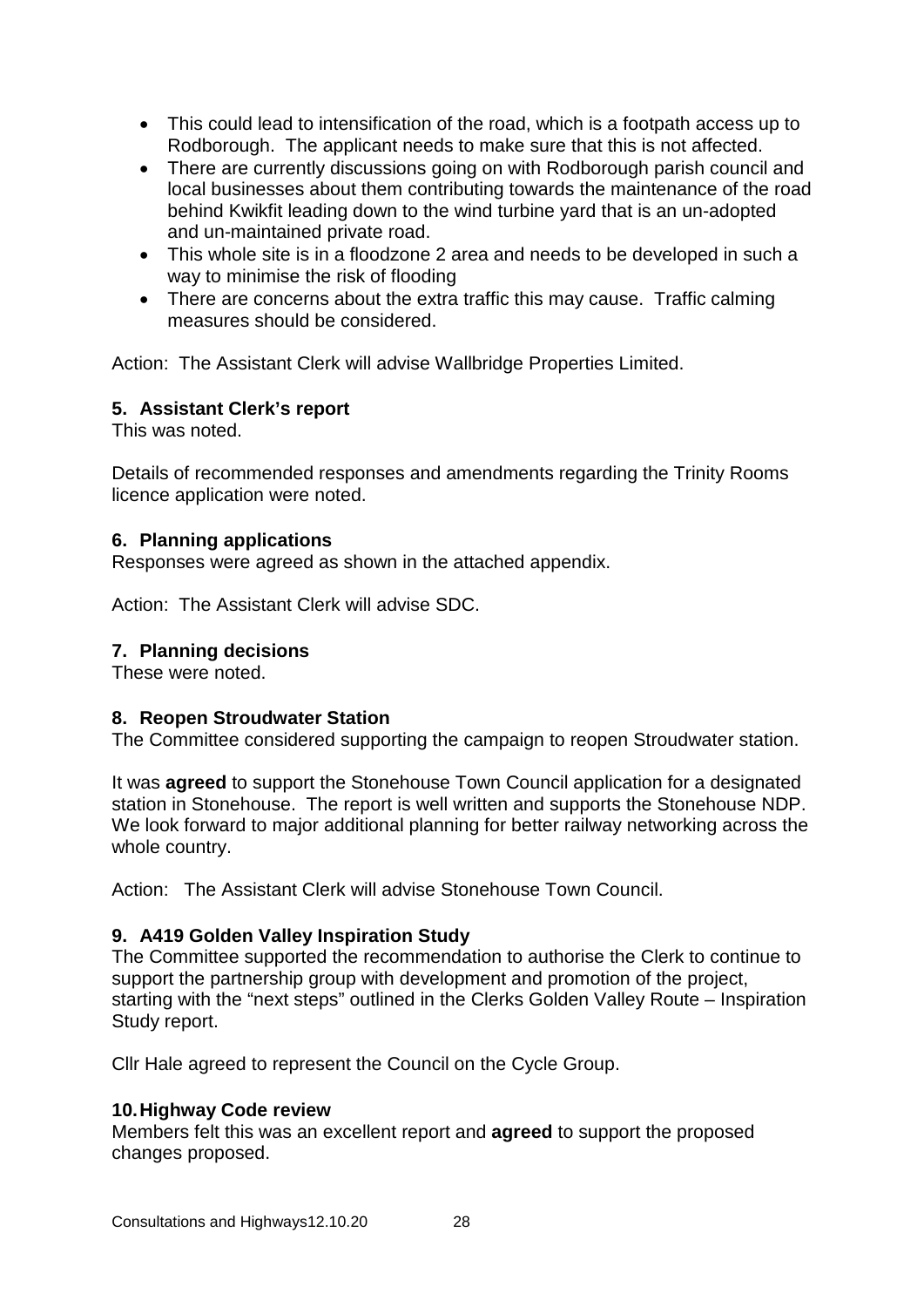Action: The Assistant Clerk will advise the Department of Transport.

## **11.Lower Rugby Field, Marling School**

It was reported this land does not meet the ACV criteria as it is currently not being used, so therefore an application would not be submitted.

The Committee **agreed** to support Stroud Rugby Club's aims to apply for use of the land for the club. The Clerk and Assistant Clerk were asked to gather information about ownership/lease and to liaise with the Rugby Club to investigate potential use of the land.

Action: The Clerk and Assistant to investigate ownership/lease.

The meeting closed at 9.15pm

Chair ……………………………..

Date ………………………………